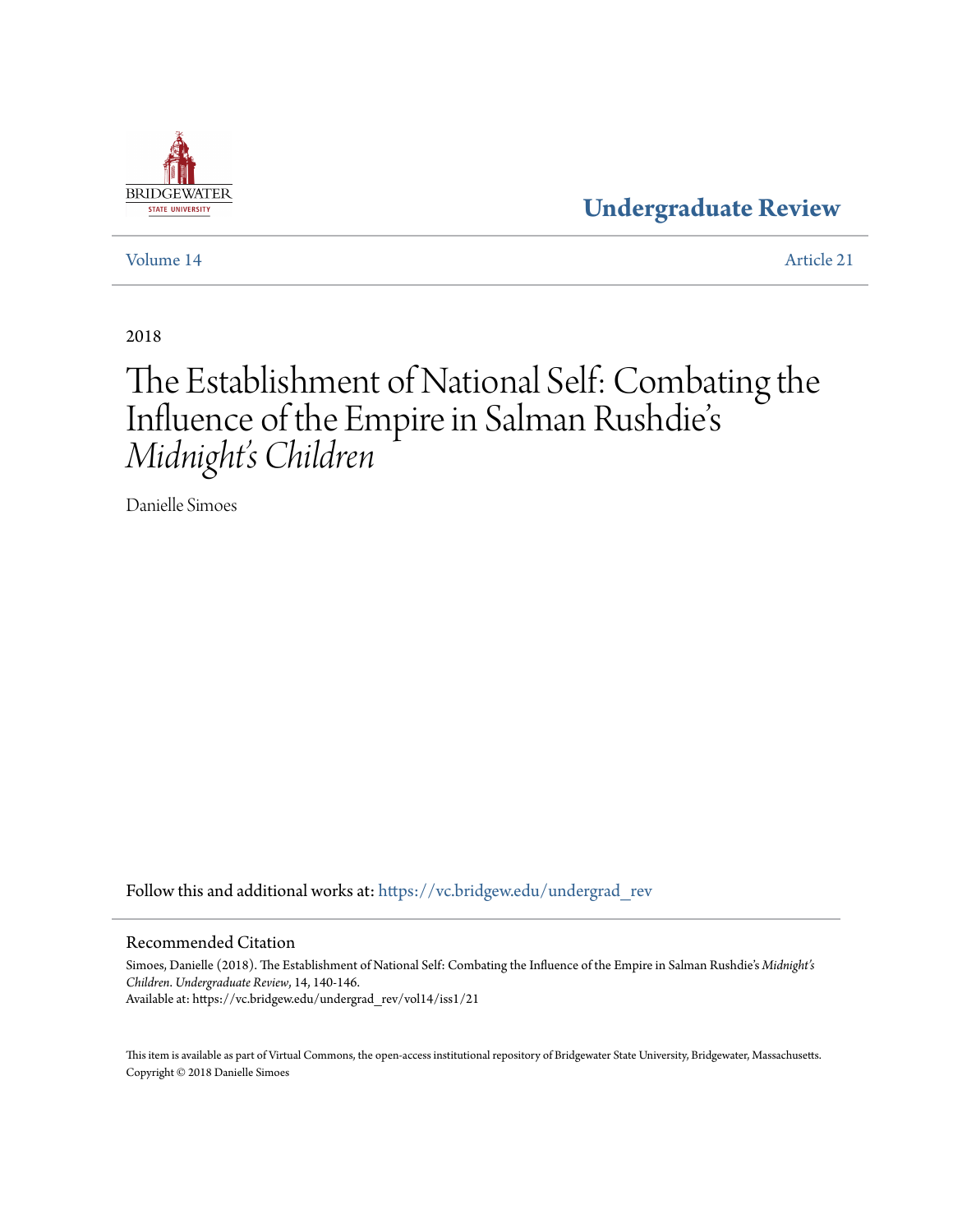# The Establishment of National Self: Combating the Influence of the Empire in Salman Rushdie's *Midnight's Children*

### DANIELLE SIMOES

From the years 1815-1914 over 14 million square miles and 450 million people were under the power of the imperial British Empire. To this day, the countries once occupied by the dominating power are struggling to regain their political independence, while simultaneously reasserting and remembering their own country's and peoples' identity. The independence of a country comes with more than just a new government and freedom for the people; there is political unrest, economic upset, and public turmoil as both country and people attempt to establish who and what they are. For India, independence from Britain was not the smooth transition as was hoped; the great mother country left the land in a state of war and division that the new Indian government had to face from the onset of their establishment. With upset raging from the borders of Pakistan, the government of India did not and could not provide its people with a sense of security. Coupled with ethnic and religious tensions that remained from the time of British occupation, as well as the convoluted standards of living left over from the regime, the people of India struggled to identify who they were and what their country stood for. As the British canon of literature focuses strongly on honor, civility, monarchy, and propriety, the climate within the newfound country of India reflected values that both aligned with and diverted from that of their previous law maker. The literature that is produced within a nation has the capability to shape not only readers of the time, but future generations as well.

As a result, a nation's canon must change with the times it faces. Though not all people will always agree on what should be included within such an illustrious group, texts within the canon need to be reflective of both the positive and negative attributes of a nation. For India the literature that is most reflective of their struggles will make the largest impact on their establishment of a new national self-distinction. Salman Rushdie's *Midnight's Children* belongs within the canon of Indian literature, as both the novel and characters reflect the nation's need to establish a new identity that not only echoes the India that once was, but also one that embraces the benefits and rejects the negatives of the influence of the Western world.

Through asserting the value of uncontaminated "Indian" characters, the novel claims the importance of cultural purity both during and after the time of British rule, effectively displaying the desire of the people to establish a wholly "Indian" identity. *Midnight's Children* presents the main character, Saleem, as a subjective first-person narrator, looking back on his life from the time of his birth on the eve of Indian independence and reflecting on moments throughout. Readers must analyze and interpret the characters through his storytelling and weave in Saleem's interjections to fully comprehend the change that both he and the country undergo. In the Kashmir of Saleem's grandfather's world, the elderly boatman Tai feels as if the doctor's bag "represents Abroad; it is the alien thing, the invader, progress. And yes, it had indeed taken possession of the Doctor's mind"; "he was an alien, and therefore a person not completely to be trusted" (Rushdie 16, 25). The medical bag that Saleem's grandfather possesses is one that he acquired during his time serving in the British army as a doctor, and in the elderly neighbor's mind the bag is a representation of both the Empire's reach and permeation throughout his beloved India. This comment from a character who is categorized as purely Indian in every aspect of the ancient culture, reflects the sentiments of those who wish to depart from the influences of the British occupation. By placing the unpolluted character as a critique of Western contamination, the novel claims the innate superiority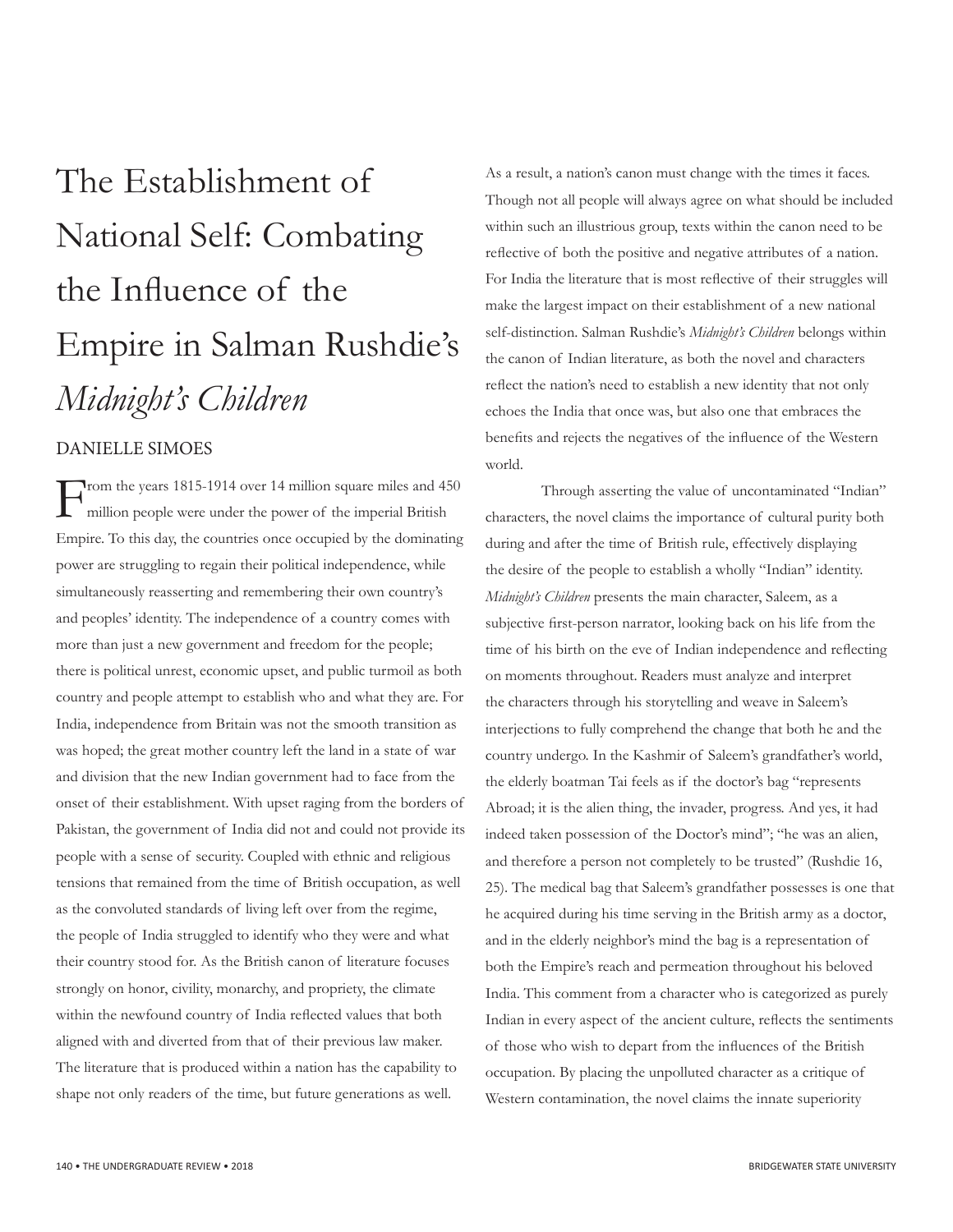of the untainted Indian in contrast to the Indian who exhibits or embraces the ways of the imposed Western culture. The acquisition of the British medical bag is a reversal of the phenomenon of the "oriental costume be[ing] seen as a sign of the colonial 'right' to appropriate foreign bodies and foreign culture" (Bates 324). This haunting appropriation of Western artifacts, coupled with Saleem's grandfather's prizing of the bag, shows the slow transition to colonial ways within the Indian subcontinent. The insistence of those who are seen as wholly Indian to maintain the cultural purity of their people is therefore contrasted within the novel to those who are being transformed by British ways, exemplifying the duality of sentiments that were transpiring in the country.

The attempts of the characters to maintain the preoccupation mindset of their ancestors, as well as the aim of Indian peoples to remain untainted by negative Western customs, is shown by the novel trumpeting the subservience and docile nature of female characters. Though it is showcased in numerous female characters throughout the book, the specific evolution of the Brass Monkey's character strikes at the heart of the matter, as her rebellious, out-spoken youth is transformed into the culturally docile behavior expected by her Indian/Pakistani family. Growing up as Saleem's younger sister, Jamila's nickname of the Brass Monkey slowly fades as she grows older. After her adaptation to the overtly patriotic persona that she occupies as a singer, the Brass Monkey of Saleem's youth becomes a young woman who is the embodiment of "truth, beauty, happiness, and pain", as "being the new daughter-of-the-nation morphed her character owing more to the most strident aspects of the national persona than to the childworld of her Monkey years" (Rushdie 359). Jamila's metamorphosis into a proper Indian woman is portrayed as a necessary maturation, as the novel presents her as a proper Indian woman whose abandonment of Western influences and embrace of traditional ways is one to be emulated throughout the nation. As observed by Gust—a scholar traveling in India post-independence—in independent India girls were transformed from being "disoriented and misdirected" regarding their future; they abandoned the

"inappropriate sphere" and their "frivolous deviation" from the culturally accepted planned path of docile subservience (Gust 284). By observing the shift in growing adolescent girls from tumultuous childhood mischief to reserve and obedience, Gust's observations of girls in India directly mirror the behaviors that Rushdie details throughout the novel. The intended subservient lifestyle is thus showcased through not only Jamila's character, but through the extoling of the female characters who remain within the accepted parameters of female behavior.

With an intense focus on the family dynamics of preand post-occupied India, *Midnight's Children* reinforces the roles of members of Indian households while simultaneously disvaluing the British and Western notions of family structure that are synonymous with expectations of female identity. As presented through both Saleem's parents' and grandparents' relationship dynamics, women's abhorrence to the British contamination of their men is a constant dividing point in marriages. The men simultaneously adhere to the Indian customs of being head of the household, while embracing the British customs of being independent and living in the ways they wish. In her youth, Nasseem was appalled by her new husband, shown by the narrator when she shrieks, "'I know you Europe-returned men; you find terrible women and then you try to make up girls like them'… it set a tone for their marriage, which rapidly developed into a place of frequent and devastating warfare" (Rushdie 31). The novel therefore promotes the Indian culture and family conventions through the voiced opinions of spouses in each of the detailed generations, with a recurring theme of women accepting their place within the household, providing that the men displayed values that did not appear Westernized. A man's place was at the head of the family and the maker of decisions, yet if a man became contaminated by Western ways, the woman consequently reserved the right to act in a manner parallel to their husband's Westernized transgressions. Such women would assume the roles of westernized females in response to their husbands' behaviors in order to fight back against western influences and to aid them in the family's return to a more Indian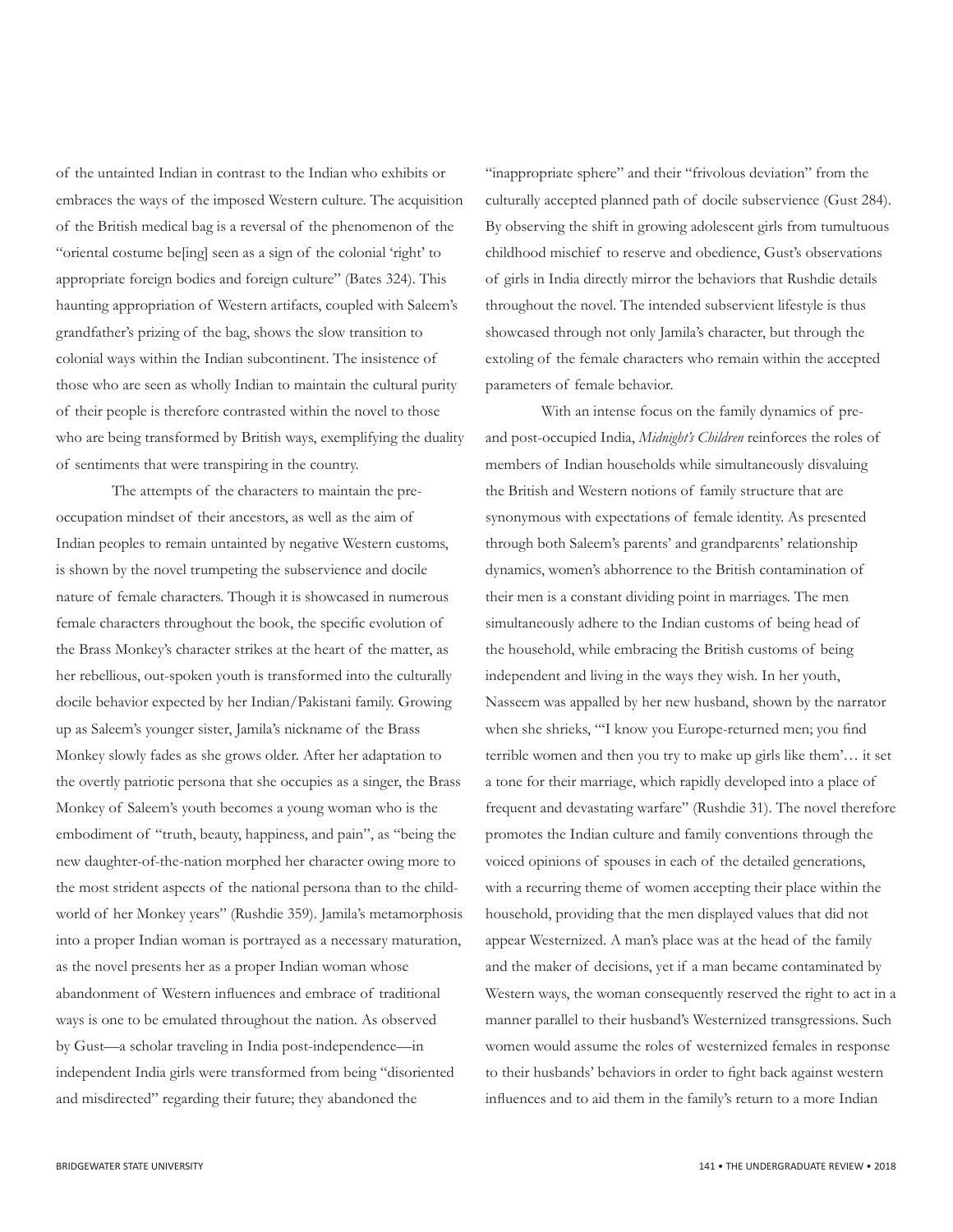lifestyle. Their refusal to accept their husbands' colonized ways led the women in the novel to refuse the traditional Indian family dynamic. Regarding self-advancement, "their relationship [that of a husband and wife] was secondary to her position as future wife in the home"; especially regarding the aspects of public appearance and thoughtfulness to the improvement of their family (Gust 279). As a scholar of contemporary Indian studies, Gust's commentary on the roles of women in the shifting society shows the struggle to maintain the identity of an Indian wife in the increasingly westernized world. Based on Gust's research and observations, the dynamic of an Indian wife in the public eye was dependent on a level of docility and subservience to her husband, while in the private realm, her role was to do whatever she had to in order to preserve her family- even if that meant falling into a westernized role. To have a relationship that was entirely Indian was of the utmost importance in the society, even if it meant that a family's private life was riddled with western ways.

With the first several chapters of the novel focusing solely on the establishment of Saleem's lineage and its importance, *Midnight's Children* shows characters' high regard for ancestry and its pertinence when defining one's national self in the new country. At the realization of Saleem's familial illegitimacy, his unpreparedness at Padma's shock leads him to explain to the misunderstanding woman that:

> there is something more important than that. It's this… we all found that it made no difference! I was still their son: they remained my parents. In a kind of collective failure of imagination, we learned that we simply could not think our way out of our pasts. If you had asked my father who his son was, nothing on earth would have induced him to point elsewhere. (Rushdie 131)

This importance of lineage reflected the ideal that bloodlines has less an impact than did the sentiments and feelings of belonging within a family. For a more westernized, and specifically British society, familial lines that are directly linked to blood are placed above a sense of family. If the novel—and consequently Saleemhad trumpeted British values in this situation, Saleem's family would have been appalled to learn his truth. By adhering instead to a more Indian value system, they accept him as their son, and their lineage and history becomes his own.

It is crucial to note that the prevalence of Indian peoples who mimic or display racist British values is shown clearly throughout the novel, while simultaneously maintaining that Indian values are to be privileged above British values. Reflecting the Western views of "whiteness as purity" the people of India are shown throughout the novel to still exhibit to the racial prejudice and colorism that pervaded the country during British occupation. There is a constant sentiment throughout *Midnight's Children* where characters exclaim, "How awful to be black, cousinji, to wake every morning and see it staring at you, in the mirror to be shown proof of your inferiority! Of course they know; even blackies know white is nicer. Don'tyouthinkso?" (Rushdie 75). As characters throughout the novel are repeatedly judged for the lightness or darkness of their skin tone, *Midnight's Children* singles out the institution of racism as a negative remnant of the Western world that had been so deeply instilled, that even after independence the ideology remained. In a more modern India, it is argued by scholars such as Varma that their "citizens cannot be color-coded into white, black, or yellow"—a clear fighting back against the institutions of Western racism and colorism in an attempt to emulate an Indian identity that is not based off of one's appearance (Varma 48). *Midnight's Children* comments on the importance of overcoming such sentiments in making India a better place, one that is without the negativity of racism and colorism that was introduced through the influence of the British Empire.

Written as the manifestation of the newly independent India, Saleem's character is a direct and intentional manifestation of the nation, with both he and his country facing trials and tribulations, as they mature over time. Even the physical features of Saleem mirror India, as his teacher so crudely points out that "In the face of this ugly ape, do you see the whole map of India" (Rushdie 265). Born at the stroke of midnight on the day of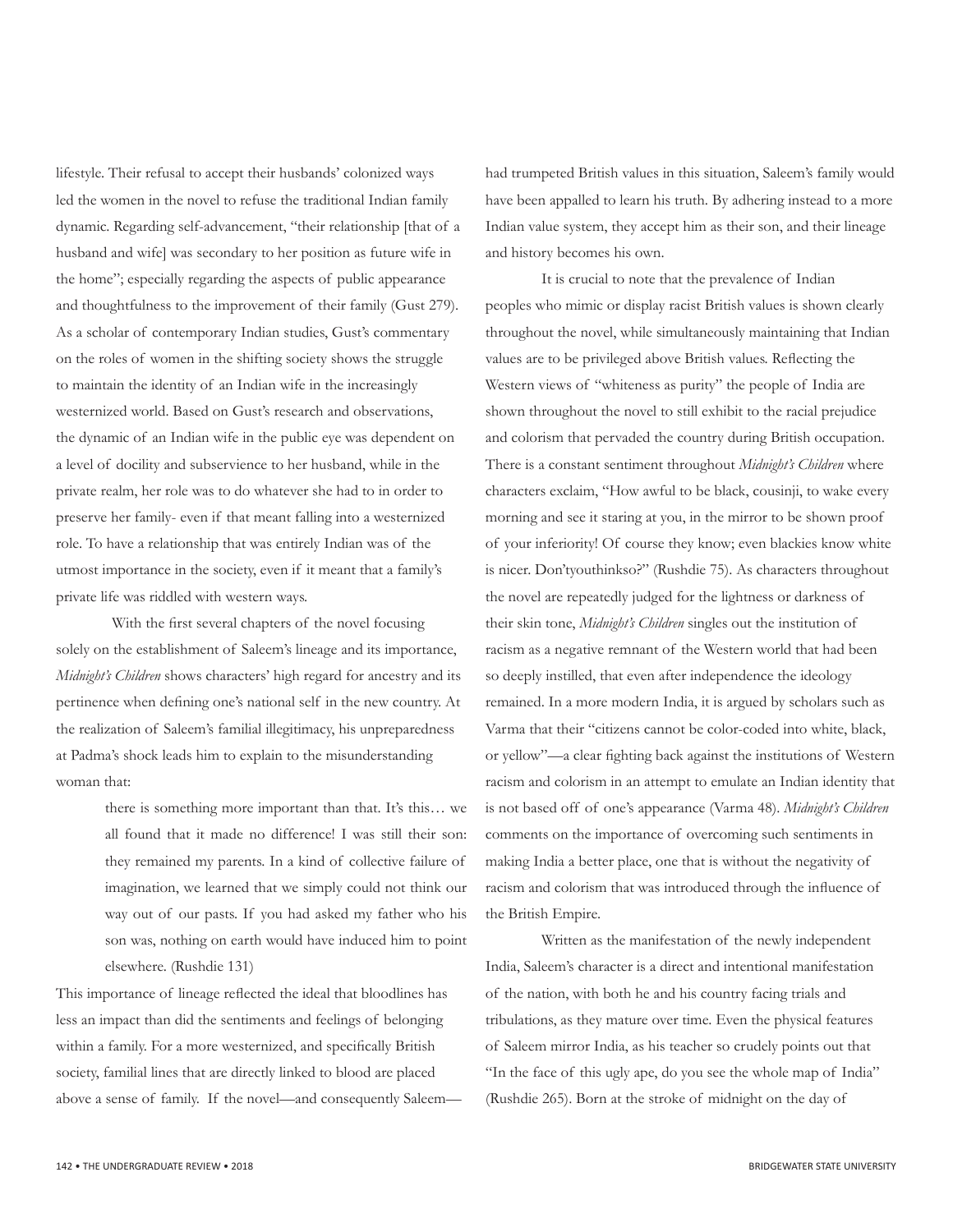independence, the novel uses Saleem as a human manifestation of the birth of a new India, going as far as displaying the country's landscape on his physical features. Through such an embodiment, India is treated like a child which allows the reader to see the maturation of both the country and the person through the simultaneous experiences that are presented to readers. Saleem's troubles as an adolescent are mirrored through the struggles of political and ethnic strain that are present from the onset of the nation. *Midnight's Children* consequently reveals that the insecurities and struggles that Saleem faces during his childhood mirror the effects of the British rule "which left Indians with a lack of selfrespect from which they have taken decades to recover" (Robinson 63). Though Robinson makes this argument, the Indian people are continuing to recover from the influences of the British Empire. The country continues to mature and outgrow the effects of colonization, much like a maturing individual.

As a final show of control, the encouragement of the British Empire to create Pakistan left the new Indian government as a country which was pushing for division and civil war before dependence from the mother country was even official. Rushdie thus shows the overreaching impact of British colonization and India's desperate attempts regain its stability in the wake of war. The division which created the two separate countries effectively created the further division of the nation, as eight years following independence "India had been divided anew, into fourteen states and six centrally-administered 'territories'… language divided us" (Rushdie 216). A nation that was once comprised of numerous ethnical entities was divided not by their ways of life, but how an outside governing force saw fit. Though the British Empire had no formal hand in the post-occupation division of India, their influence was an undoubtable force. Tackling the undoubtable issues that face the self-governing body, scholars argue that "British rule, despite hypocritical government claims to the contrary … undermined its political unity to keep it under British control, applied a racist rule of law … for utilitarian reasons" (Robinson 63). When considering this strong point, the novel thus becomes

a commentary on the abuses of the British Empire, while at the same time, the novel acknowledges the issues that face the new Indian national government in its fruition. By tackling the issues of the country head on and calling for acknowledgement of fault, *Midnight's Children* presents itself as a novel which has the improvement of India in mind, not that of the former mother country.

With mounting religious and ethnic tensions, newly independent India faced its future with a population that was more divided than united. *Midnight's Children* scripts such sentiments as results of British control and condemns those who align with such beliefs throughout the novel. The sentiments that are strewn between the religiously, ethnically, and culturally divided India become a feature of the novel as the described "damnfool Hindu firebugs" are presented to readers as convoluted naysayers (Rushdie 78). This contrasts with the voiced Hindu sentiments for peace that were popularized during the early post-occupation era. As both the Muslims and the Hindus are villainized and portrayed as at fault throughout *Midnight's Children*, the novel presents readers with the notion that even though the post-occupation time of Pakistani and Indian division was a vital part in the establishment of the new India, it is not a part which should be honored or perpetuated. Before the influence of the British empire there were always moments of disagreement between Muslim and Hindu people, yet with the notion of physical and forced separation, the unrest became violent and catastrophic. The unrest is a key part of the country's history and cannot be forgotten. Though tensions are currently still high between the countries, the religious and ethnic intolerance is an issue brought up in the novel that fixed to create an India that is whole and has overcome the negative impacts of the British regime.

Drawing from the political unrest that was central in the Hindu-Muslim violence, *Midnight's Children* makes the seemingly polar institutions of marriage and politics synonymous by reflecting the commitment of the people to take their past and place it within their future. With the fear of "the brain being softened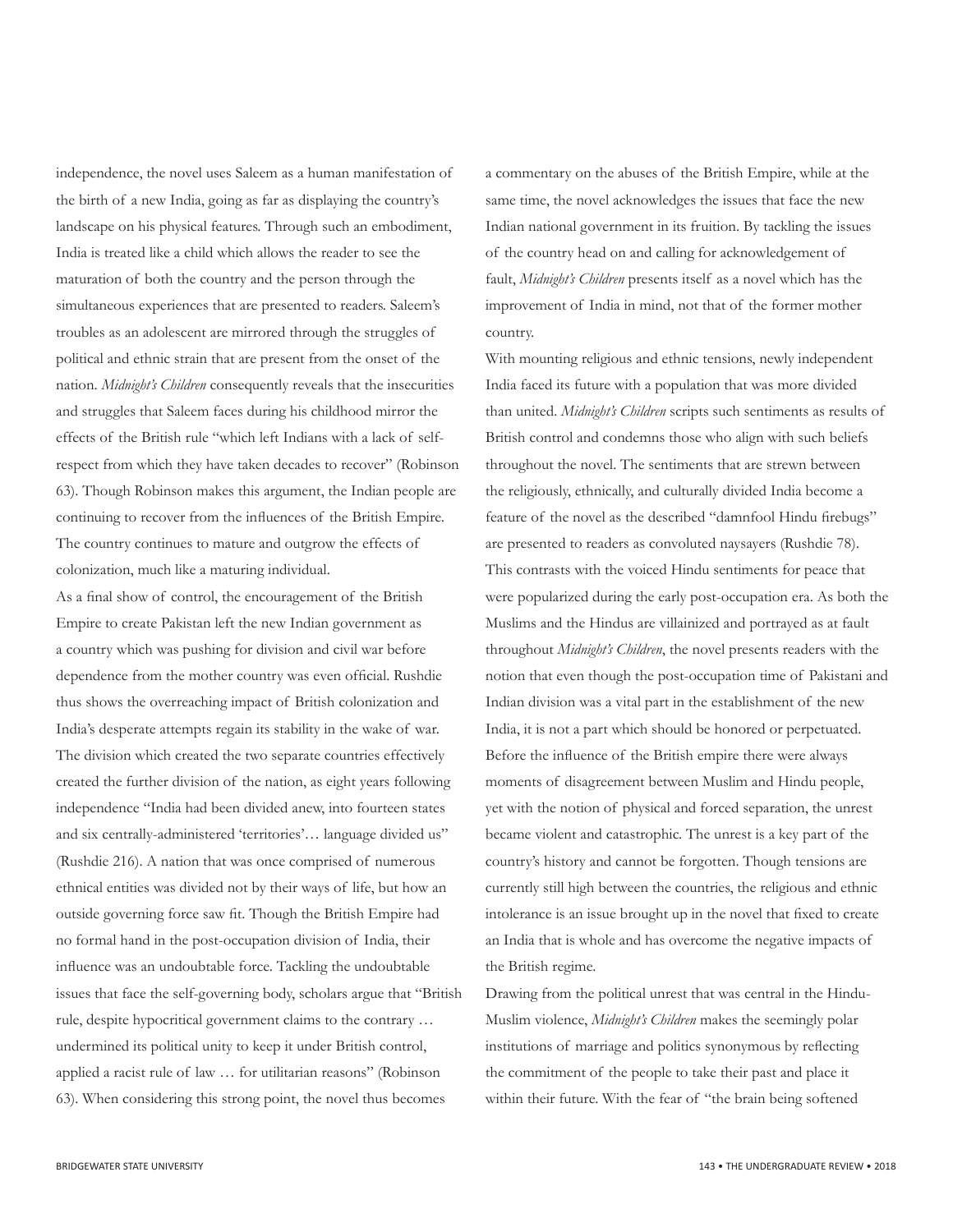by fancy foreign ideas of … unnatural marriage" coupled with the notion of "India rising up to confound her present; the newborn, secular state was being given an awesome reminder of its fabulous antiquity, in which democracy and votes for women were irrelevant"—exhibiting the people's desire to return to their preoccupation roots (Rushdie 73, 81). The use of the phrase "new born" to describe India is one which stipulates that India, much like a child, is the outcome of a relationship. By insinuating that the new Indian government is the product of Indian political tradition and British colonization, Rushdie is making the relationship similar to a marital one. By using marriage as a symbol of creation in regard to a political entity, the novel consequently equates the institutions of marriage and government. Such sentiments show the need of India to abandon the influences of the British people as well as create a new self, drawing on the idea that their history is valuable, and that to return to a true Indian self, they must essentially return to such a time. By using literature to communicate such beliefs, the Indian people are represented as a nation that is desperate to detach itself from the negative influence of the British empire while attempting to retain what inevitably makes it better. Through the reworking of institutions such as marriage and politics, "the idea that political power was something that had to expand, conquer, and subdue was replaced by the idea that political power was the legitimate means of coercion solely for purposes of internal order and external security" (Parel 43). With the inherit need for internal order, the novel recognizes the attempts of the people to find a sense of security through adherence to ancient Indian culture and lifestyle.

The Conference of the Midnight Children within the novel functions as an entity that is entirely Indian by birth, and through the multiplicity of people and situations, the multifaceted futures of the country are shown as both the nation and the children mature. Through this fictitious group, Rushdie is able to present to readers individuals who were all born on the night that India gained its independence from the British Empire. By manufacturing the characters and giving them magical capabilities, the novel shows that the new India can create something that was never before seen—a people who were an amalgamation of new and old India. In Saleem's reflection upon the remarkability of the Midnight Children, he confesses that:

> A thousand and one children were born; there were a thousand and one possibilities which have never been present in one place at one time before; and there were a thousand and one dead ends. Midnight children can be made to represent many things according to your point of view … but what they must not become is a bizarre creation of a rambling diseased mind. (Rushdie 230)

This willingly open interpretation within the novel allows readers to view this fictional feat in theoretically any way they see fit. Nevertheless, despite an individual's interpretation, the children are presented as a phenomenon that is entirely Indian, uncontaminated by British and western influences of the past. The connection between the group's members cannot transcend India's borders, nor can the children forget that they are the first product of this new world. They are a product of India and therefore must remain there to reach their full potential. As India is known by the outside world as "a land where imagination was privileged over reality," the novel does not shy away from the mystical past, but instead embraces it within the context of the modern world (Bates 312). As the children's extreme importance is shown though their tumultuous lives, they mirror the country, and much like Saleem himself, become the embodiment of the numerous futures and paths that were available for the people residing within its borders. *Midnight's Children* therefore solidifies the importance of post-occupation India and the culture it embraced, moving it into a role of utmost importance to the newly independent nation.

By belonging to the Indian canon of literature, *Midnight's Children* embodies the struggle of the Indian people to establish a new sense of self that is separate from the negative influences of the Western world as possible. In spite of the innate need to establish a communal self, the novel also exemplifies the struggle of determining what exactly this self was. Because India was never an organized country before British colonization, the collection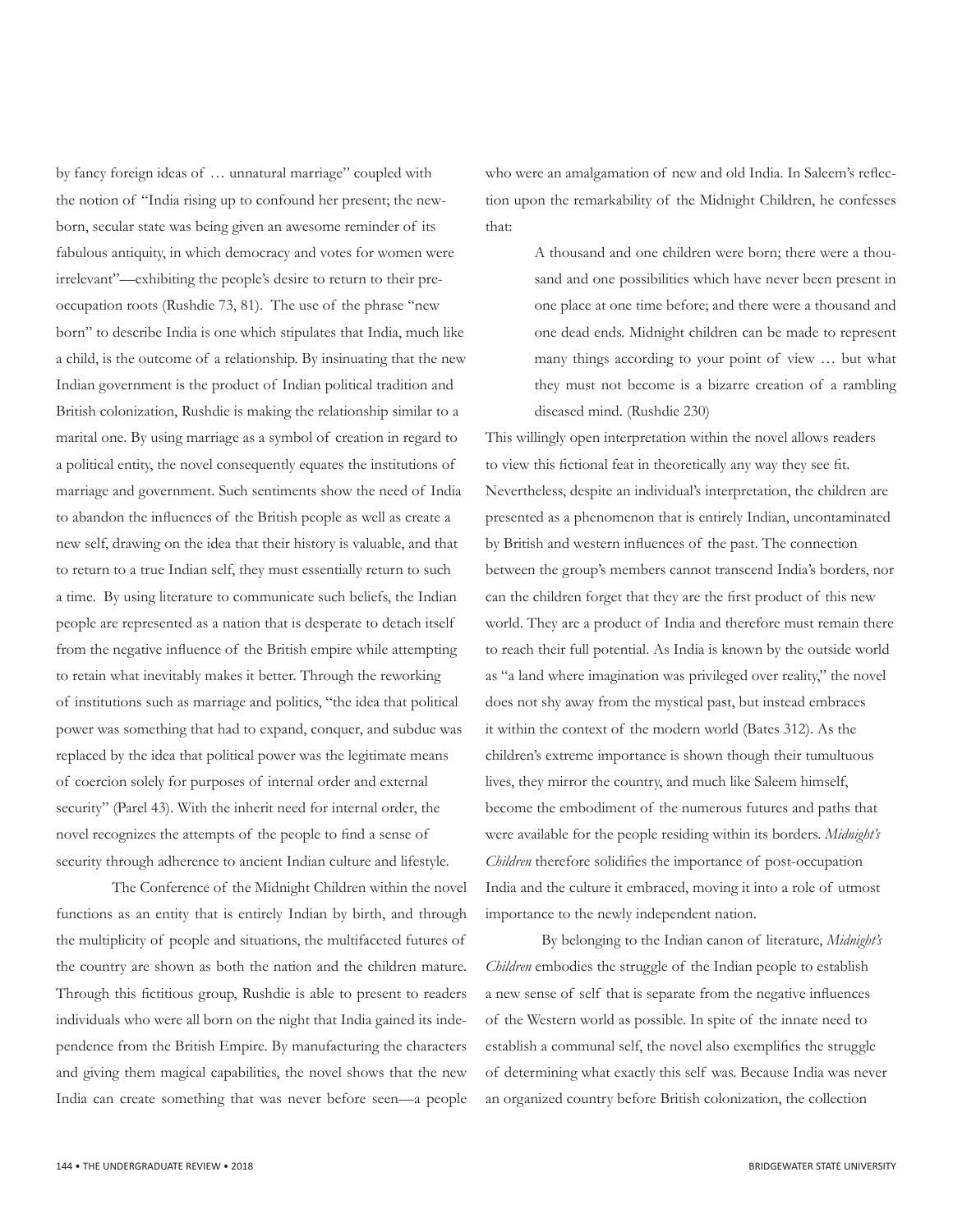of numerous ethnicities, religions, and cultures under a singular government became a struggle for both the early British Empire and the early Indian government. "Indian-ness" thus become a new projection—one which takes the old and combines it with the new, creating a fusion of thoughts that become a new national self-identity. Embodied throughout Rushdie's work, the Indian canon of literature is presented as one which is birthed by independence, mirrored in both the structure and character development throughout the novel. Through the authorship of the book, Rushdie adds to the genre of Indian literature through a similar approach of the much-revered Gandhi; he "updated the old Indian canon and made the innovated version suitable for a recognizably Indian way of thinking" (Parel 40). Though Gandhi was a prominent political figure in India, his thoughts are shown as those of a nation and consequently must be represented throughout the nation's literature. *Midnight's Children* places itself within this new national canon by mirroring the evolution of thought and structure throughout time with the emergence of a people that were an amalgamation of their multiple pasts and futures.

Without this novel in the country's canon, the struggle to develop a sense of self in the aftermath of the British Empire would be lost. To recover from imperialism, India faced numerous struggles and was forced to mature by tackling issues of belonging head on. The novel presents to readers the idea that the transition of power was difficult and multifaceted—there was no easy path to create a definable people. Though independence was declared in a single day, the process of creating a national identity is one which is ever fluctuating. *Midnight's Children* presents to readers the notion that the path to identity, namely an Indian identity, moves in a direction that is difficult to navigate. There is maturity and experience that comes with age, and with such age come the increase in responsibility and issues. Rushdie provides to the people of India a lens to look through, knowing that each part of their identity is not manifested overnight, but comes instead with struggles that must be faced and lessons that must be learned. Shaping and identifying the culture of India, *Midnight's Children*

places value on the retention of ancient Indian thought while simultaneously acknowledging the influences of Western culture. By doing so, it shows the people of the Indian nation that such influences are acceptable as long as there is a remembrance of and adherence to the old ways of the subcontinent.

The Indian canon of literature is one which will continue to evolve, much like any other body of work. As a result, it is imperative to include works within the canon that showcase the evolution of the country after its gained independence. Post colonization, the struggle to regain a sense of self and national identity is a pertinent issue which faces such countries, and literary canons identify the hardships and progress along the way. By providing readers with a value system to follow and recognize themselves within, a nation's canon of literature is vital to the progression of the self-identity within a country. It is unpardonable reject a work for a national canon if it does not show that nation in an entirely positive light. In cases where a text is being considered for a country's literary canon, there are always people or groups who oppose it for one reason or another. At times it is because the content may not fit into the country's past canon, or there maybe be trouble with the material or author's opinions. Novels that challenge the country are those that should be widely read and appreciated not for what they say, necessarily, but for what they expose and try to change. An author should be honored for a work that looks critically at a nation and all it has faced, for creating a masterpiece that is the embodiment of a peoples' sense of self. No country can mature without the influence of its people, and no people can establish their sense of self without the knowledge of what their national identity means.

#### **Works Cited**

- Bates, Crispin. "Conjuring Images of India in Nineteenth-Century Britain." *Social History*, vol. 32, no. 3, Aug. 2007, pp. 308- 324.
- Gorman, Daniel. "Britain, India, and the United Nations: Colonialism and the Development of International